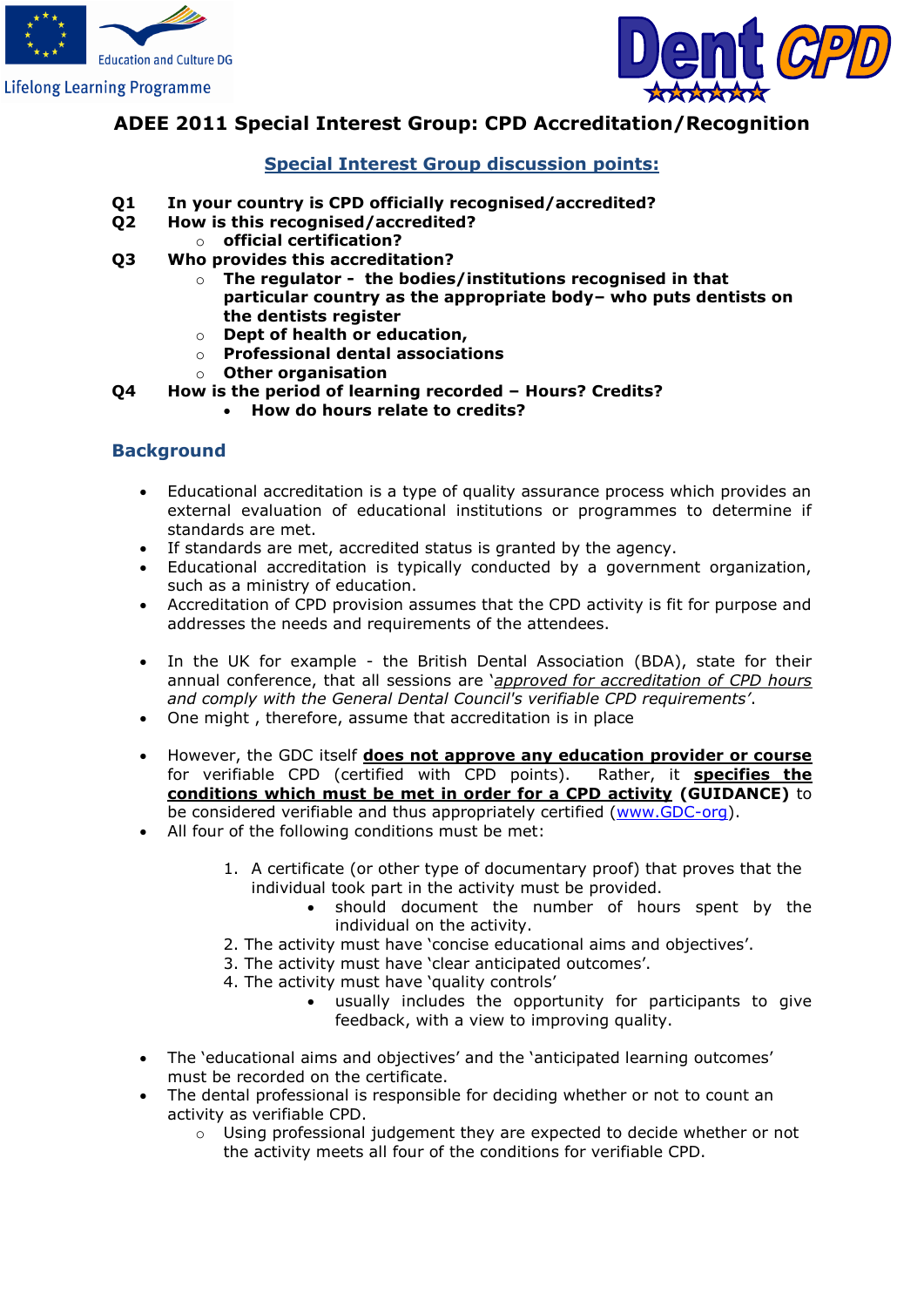**The following information was recorded as part of the DentCPD Project's survey: 'Continuing professional development systems and requirements for graduate dentists in the EU: survey results from the DentCPD project', which can be found – in the Dental CPD Reference Manual pp18-22, at:** <http://onlinelibrary.wiley.com/doi/10.1111/eje.2013.17.issue-s1/issuetoc>

### **Dent***CPD* **survey responses - summary**

An online survey developed and sent out to contacts across Europe by the DentCPD project asked respondents about CPD accreditation in their countries.

## *Question 5 – for each organisation listed, please indicate which activities it is engaged in*

*Question 6 - do you know the criteria for successful accreditation*

Respondents were asked to provide information relating to the provision and accreditation of CPD in their country.

Question 5 presented respondents with a list of organisations and asked them to indicate for each organisation whether

- it provides CPD points,
- is accredited to offer CPD points,
- accredits providers of CPD points or
- none of these.

There was considerable variation in the responses. The results of this question are summarised in Table V.

It shows, that in most countries, a wide range of organisations both provide and are accredited to offer CPD points, but mostly the 'Professional Dental Association', 'National Regulatory Body' and 'State Organisation' are believed to accredit the providers of CPD (Table V, final column).

'Accredited to provide' – assumes that there is an appropriate body/institution who accredits the provider

| <b>CPD providing</b><br>organisation             |    | <b>Provides Accredited</b><br>to offer<br><b>CPD points</b> | <b>Accredits</b><br>providers |
|--------------------------------------------------|----|-------------------------------------------------------------|-------------------------------|
| <b>University Dental School</b>                  | 28 | 16                                                          | O                             |
| <b>Professional Dental</b><br><b>Association</b> | 26 | 18                                                          | 8                             |
| <b>Scientific Dental Society</b>                 | 26 | 13                                                          |                               |
| <b>Commercial Company</b>                        | 21 | 3                                                           |                               |
| Private Education Org                            | 20 | 8                                                           | n                             |
| Dental Postgraduate<br>Organisation              | 17 | 11                                                          |                               |
| National Regulatory Body                         | 10 | 7                                                           | 9                             |
| <b>State Organisation</b>                        | 8  | 2                                                           | 6                             |

*TABLE V: ORGANISATIONS PROVIDING AND ACCREDITING CPD (Q5)*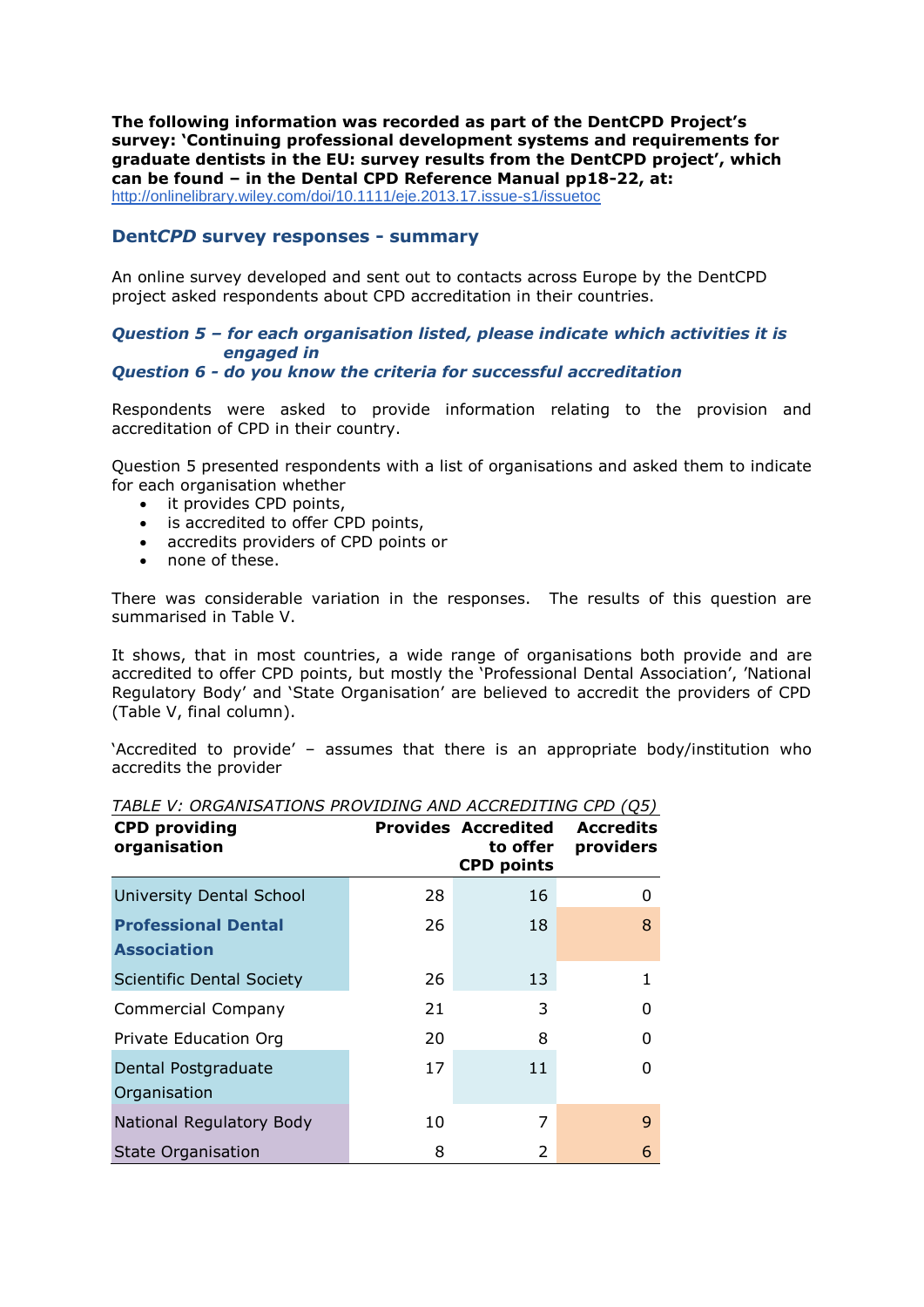Question 6 provides an overview of the extent of knowledge of these criteria as applied within national systems. Out of all those responding to the survey, only 67 individuals (41%) believed they knew the criteria for successful accreditation (Q6) in their country.

These respondents were then asked to describe the criteria.

- Many answers did not address the question (for example, statements such as "The scientific program must be accredited").
- A number of descriptions related to "peer review" or "internal evaluation" processes but did not include reference to specific criteria.
- Criteria that were noted included:
	- o fit with core topics,
	- o presenter's qualifications,
	- o appropriate facilities,
	- o educational aims and objectives,
	- o clear outcomes,
	- o opportunity for participant feedback and proof of attendance.

A selection of the more specific responses to the criteria for accreditation of dental CPD is provided in the Appendix.

# **Appendix: Description of criteria for successful accreditation**

#### *Croatia*

- Knowledge of learning needs and nature.
- Availability of educators, financial and technical support.
- Administrative support and maintenance of records
- Availability of types of educational programmes (methods), variety of topics and their selection.
- Certification, verification, evaluation and feedback process.
- Ethical aspects and independency of commercial aspects.

#### *Hungary*

A CPD course may be accredited

- If there is at least one university teacher a lecturer with PhD or higher scientific grade in the program.
- The course must have a topic which is actual and provides new information or refresh evidence based knowledge.
- A professional body offers specific topics in every year to emphasise what CPD should be provided.

#### *Ireland*

- Concise educational aims and objectives.
- Clear anticipated outcomes.
- Quality Control (opportunity for participants' feedback).
- Documentary proof of attendance or participation by the organiser.

#### *Lebanon*

A Certificate of attendance should be provided which should include:

- Clearly defined learning aim/s with clear indications of how the activity contributes to continuing professional development.
- A detailed statement outlining the content and structure of the programme.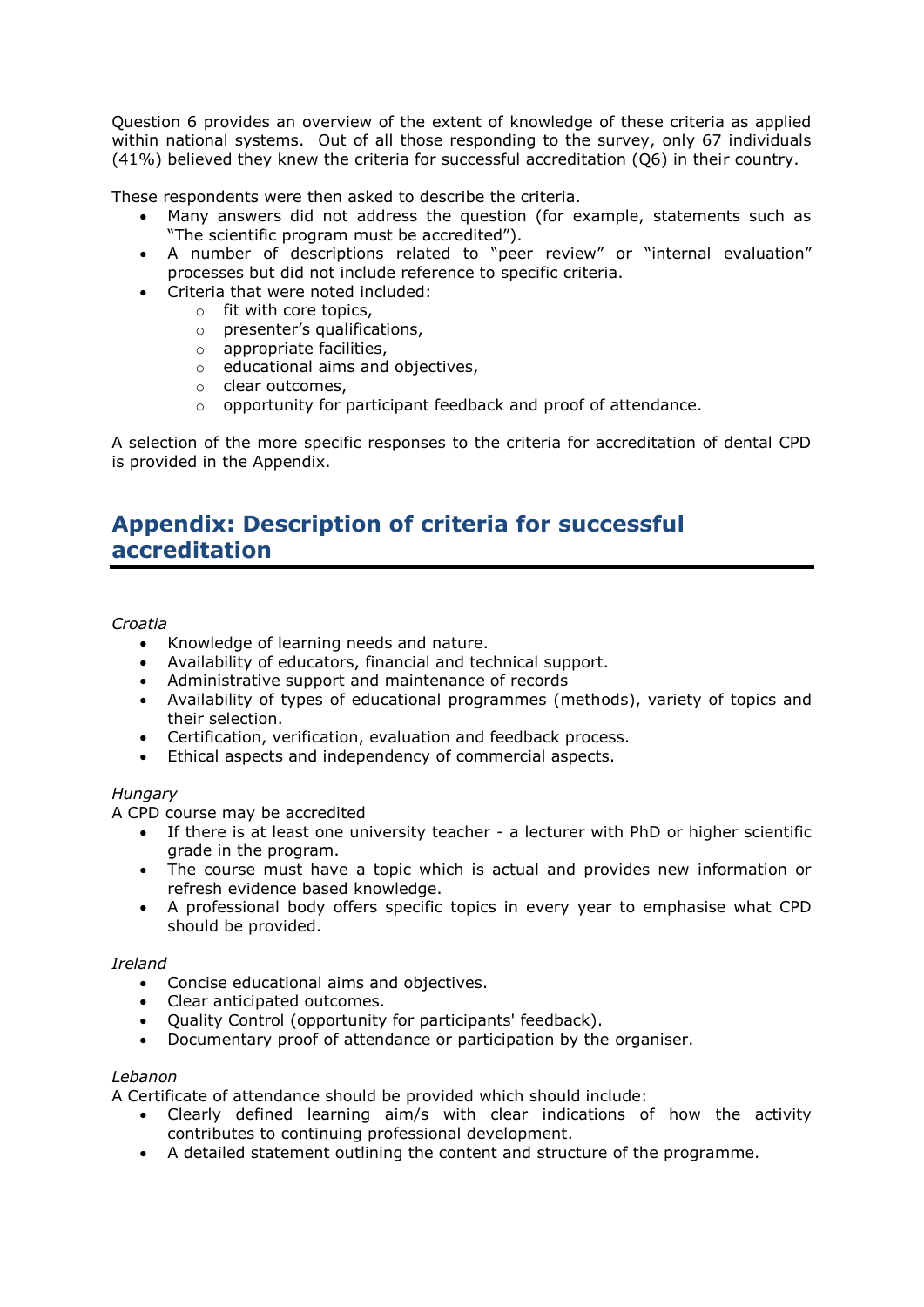- The learning outcomes should clearly show how the attendee benefits from the event/course in professional terms.
- A clear statement of what delivery methods were used and
- It should be stated whether there is any form of assessment used within the educational programme of the activity and if there is any, a clear description of this assessment should be provided.
- A statement about qualifications and expertise of presenters/other teaching staff which would demonstrate that their qualification level is adequate to the educational programme.
- A statement indicating organiser's experience in conducting educational/scientific activities, frequency of educational activities conducted, number of similar activities conducted in the past.
- A statement providing information re facilities and organisational arrangements made for the activity.
- There should be a clear statement of assurance that the educational programme of the activity is not inappropriately influenced or biased by commercial organisations.
- The organiser should maintain an attendance register and retain a list of participants for a period of 24 months. The attendance register should be provided upon request.

#### *Poland*

- It must to fulfil the special formula in which must be proof that it has competent lecturers, educational base, prepared rules of course organising.
- The CPD provider has to meet the requirements laid down in the law, which include appropriately qualified staff, premises, internal quality assessment system etc.

### *Spain*

Need to submit information on objectives, full program, faculty and evaluation.

Some respondents were more specific about the 'providers' and the 'accrediting bodies':

#### *FYR Macedonia*

- State board accredits providers of CPD and control the CPD process.
- University dental schools, professional dental associations, Scientific dental societies provide CPD.
- A national regulatory body for dentists to offer CPD points.

#### *Turkey*

- CPD providing body applies to Turkish Dental Association (TDA) for CPD points.
- A committee in the TDA calculates the program according to a directory and decides the CPD points.

#### *Netherlands*

Recognized by a professional national committee called Q-Keurmerk (independent Dutch accreditation organisation) who require the following for CPD activities to get a 'Q mark':

- description of target group and course
- description of results
- survey and monitor objectiveness (in relation to commercial benefits)
- provide information about didactical set up, means and tutors
- conduct periodical internal evaluation
- submit to external auditing
- define responsibilities course provider, course management and tutors
- manage certification of (partial) participation